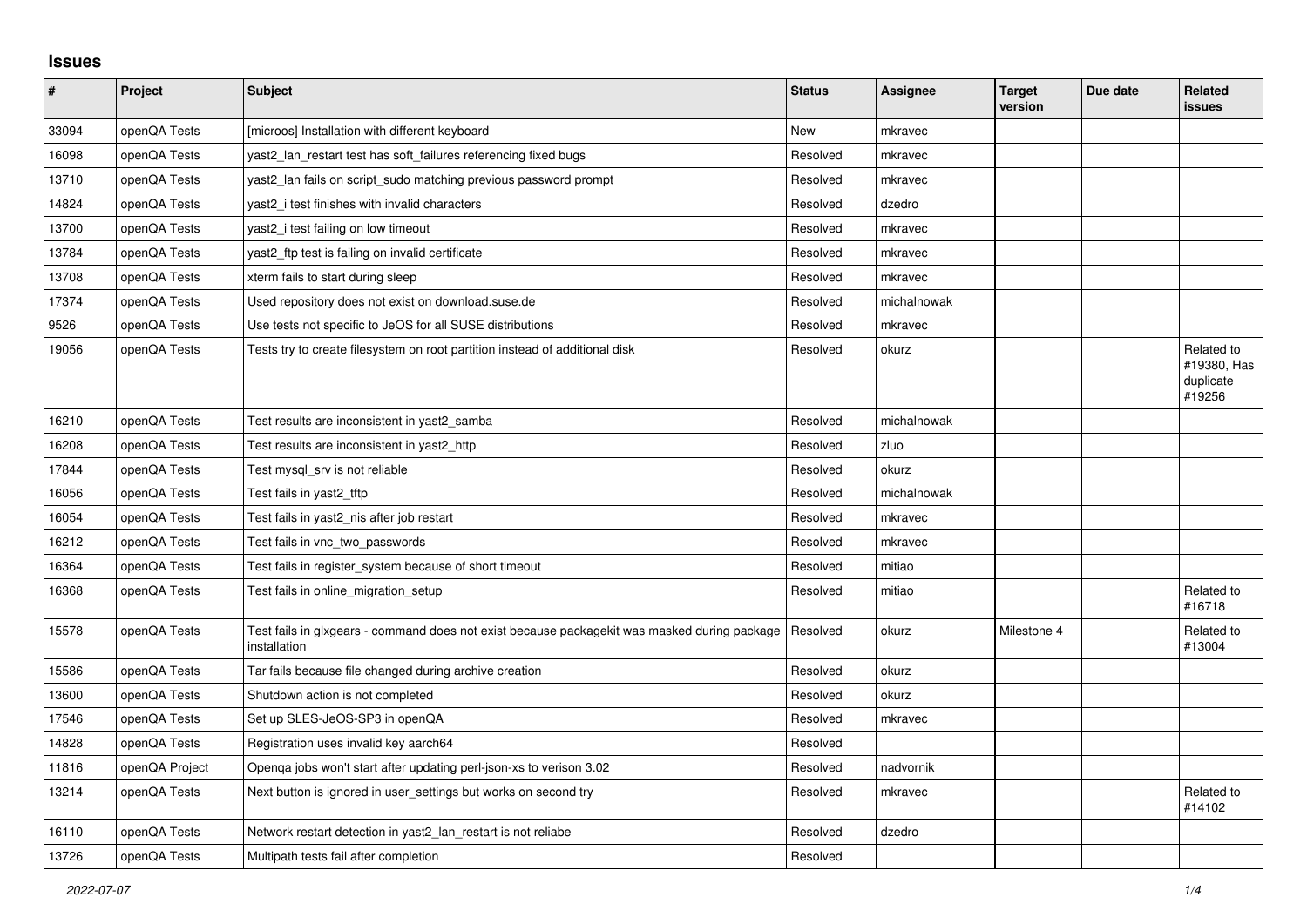| $\sharp$ | Project        | <b>Subject</b>                                                                                    | <b>Status</b> | <b>Assignee</b> | <b>Target</b><br>version | Due date | Related<br><b>issues</b>  |
|----------|----------------|---------------------------------------------------------------------------------------------------|---------------|-----------------|--------------------------|----------|---------------------------|
| 17376    | openQA Tests   | Login check types types invalid characters                                                        | Resolved      | michalnowak     |                          |          |                           |
| 14050    | openQA Project | Job does not publish hdd                                                                          | Resolved      |                 | Milestone 6              |          |                           |
| 19618    | openQA Tests   | Grub2 needle is not matched after reboot                                                          | Resolved      | qmsu            |                          |          | Related to<br>#19242      |
| 33676    | openQA Project | Group results by group name, not build number in parent_group_overview                            | Resolved      | ilausuch        | <b>Current Sprint</b>    |          |                           |
| 15574    | openQA Tests   | Fix generated autoyast profile or test module                                                     | Resolved      |                 |                          |          |                           |
| 11310    | openQA Tests   | fix failing update tests                                                                          | Resolved      | mkravec         |                          |          |                           |
| 12878    | openQA Project | Displayed needle does not change on selection                                                     | Resolved      |                 |                          |          |                           |
| 13698    | openQA Tests   | Crash test is failing                                                                             | Resolved      | michalnowak     |                          |          |                           |
| 11656    | openQA Tests   | Check that system can not be installed without accepting the license                              | Resolved      | mkravec         |                          |          |                           |
| 13212    | openQA Tests   | Bernhard user is not default login choice                                                         | Resolved      | dzyuzin         |                          |          |                           |
| 14164    | openQA Tests   | Autoyast license test use wrong devices                                                           | Resolved      | mkravec         |                          |          |                           |
| 16612    | openQA Tests   | Autoyast installation does not have second stage on CaaSP                                         | Resolved      | mkravec         |                          |          |                           |
| 13598    | openQA Tests   | [sles][functional]Test module sles+extratests has inconsistent results                            | Resolved      | zluo            | Milestone 7              |          |                           |
| 14198    | openQA Tests   | [sles][functional]Licenses are not displayed for add-ons installed from network                   | Resolved      | okurz           |                          |          |                           |
| 17420    | openQA Tests   | [sles][functional][s390x] Test fails in vnc_two_passwords                                         | Resolved      | okurz           |                          |          |                           |
| 16216    | openQA Tests   | [sles][functional] gedit can be unreliable trying to close the "save"-dialog (wait_screen_change) | Resolved      | okurz           |                          |          |                           |
| 17396    | openQA Tests   | [sle][functional] gensslcert times out after 600s because it cannot find a suitable prime number  | Resolved      | okurz           | Milestone 13             |          | Is duplicate<br>of #19536 |
| 17366    | openQA Tests   | [sle][functional] Autoyast verify module is failing                                               | Resolved      | riafarov        | Milestone 9              |          | <b>Blocks</b><br>#20064   |
| 35530    | openQA Tests   | [microos] Worker nodes fail to login after reboot                                                 | Resolved      | mkravec         |                          |          |                           |
| 34672    | openQA Tests   | [microos] Use mixed case for node names                                                           | Resolved      | mkravec         |                          |          |                           |
| 31519    | openQA Tests   | [microos] Update repository is ready in transactional-update test on kubic                        | Resolved      | mkravec         |                          |          |                           |
| 23420    | openQA Tests   | [microos] Test that /var/lib/docker is on separate partition                                      | Resolved      | mkravec         |                          |          |                           |
| 27991    | openQA Tests   | [microos] Test retry on failed orchestrations                                                     | Resolved      | mkravec         |                          |          |                           |
| 33112    | openQA Tests   | [microos] Test images-next                                                                        | Resolved      | mkravec         |                          |          |                           |
| 20686    | openQA Tests   | [microos] Test for cluster updates                                                                | Resolved      | mkravec         |                          |          |                           |
| 33730    | openQA Tests   | [microos] Test fails to find conformance test results                                             | Resolved      | mkravec         |                          |          |                           |
| 19468    | openQA Tests   | [microos] test fails in oci install                                                               | Resolved      | mkravec         |                          |          |                           |
| 20684    | openQA Tests   | [microos] Split stack_controller tests into modules                                               | Resolved      | mkravec         |                          |          |                           |
| 20908    | openQA Tests   | [microos] Setup CaaSP 2.0 in openQA                                                               | Resolved      | mkravec         |                          |          |                           |
| 19490    | openQA Tests   | [microos] Set up stagings                                                                         | Resolved      | mkravec         |                          |          |                           |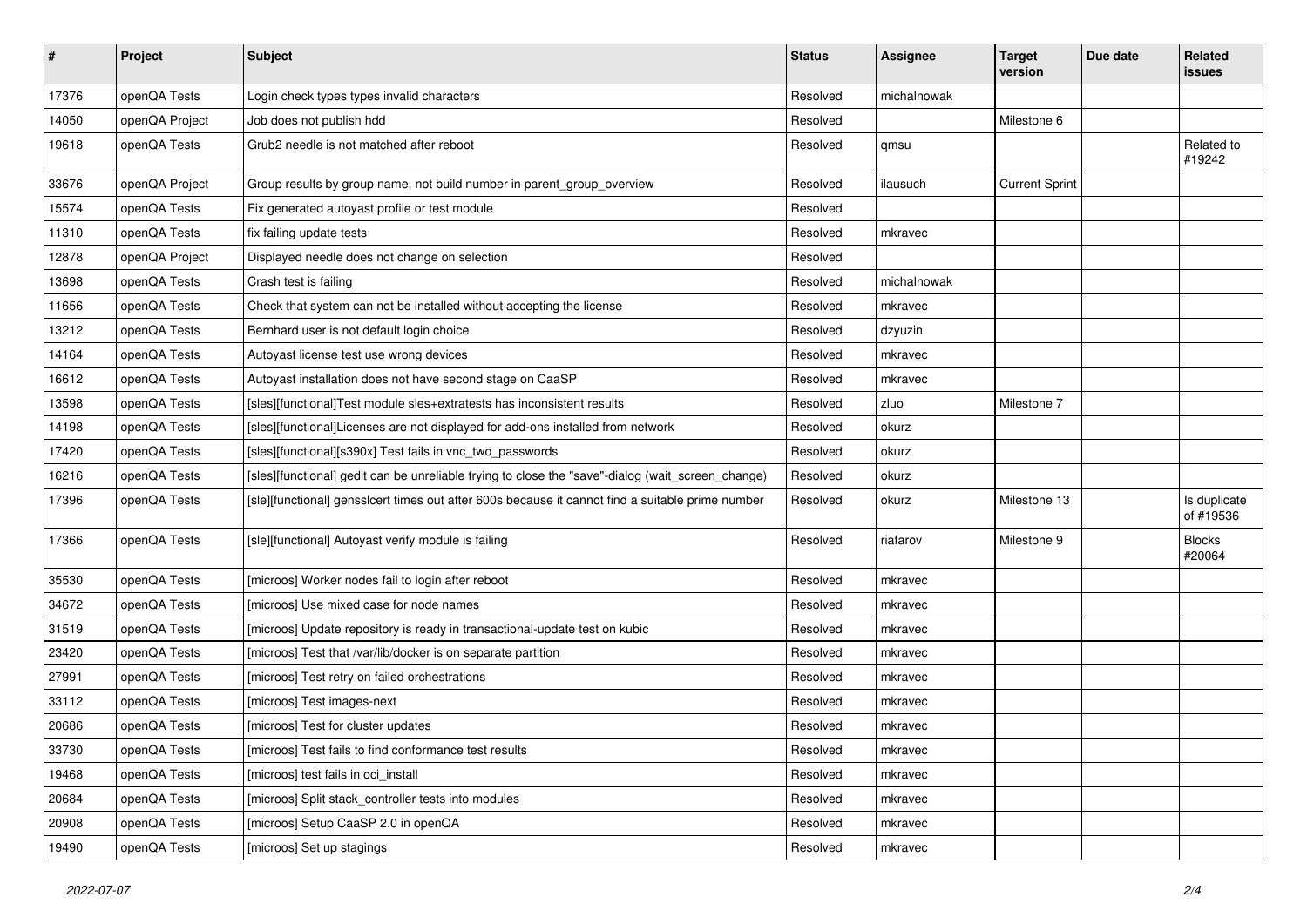| $\sharp$ | Project        | <b>Subject</b>                                                                | <b>Status</b> | <b>Assignee</b> | <b>Target</b><br>version | Due date | Related<br>issues                                  |
|----------|----------------|-------------------------------------------------------------------------------|---------------|-----------------|--------------------------|----------|----------------------------------------------------|
| 16412    | openQA Tests   | [microos] Rename distribution from CASP to CaaSP                              | Resolved      | mkravec         | Milestone 9              |          |                                                    |
| 31786    | openQA Tests   | [microos] Nonce does not match                                                | Resolved      | mkravec         |                          |          |                                                    |
| 30796    | openQA Tests   | [microos] Make MicroOS tests more reliable                                    | Resolved      | mkravec         |                          |          |                                                    |
| 34630    | openQA Tests   | [microos] Make CaaSP mutexes smarter                                          | Resolved      | mkravec         |                          |          |                                                    |
| 20666    | openQA Tests   | [microos] Improve transactional-update test                                   | Resolved      | mkravec         |                          |          |                                                    |
| 35278    | openQA Tests   | [microos] Implement cluster deployment with cri-o instead of docker           | Resolved      | mkravec         |                          |          |                                                    |
| 34528    | openQA Tests   | [microos] Fix first login issue on VMX images                                 | Resolved      | mkravec         |                          |          |                                                    |
| 20462    | openQA Tests   | [microos] Export logs from autoyast nodes                                     | Resolved      | mkravec         |                          |          |                                                    |
| 33787    | openQA Tests   | [microos] Add tests for add master nodes / removal of nodes                   | Resolved      | mkravec         |                          |          |                                                    |
| 32365    | openQA Tests   | [microos] Add test for release notes                                          | Resolved      | mkravec         |                          |          |                                                    |
| 19488    | openQA Tests   | [microos] Add cluster deployment test for KVM images using cloud-config       | Resolved      | mkravec         |                          |          |                                                    |
| 19044    | openQA Tests   | [ha][scc]test fails in drbd                                                   | Resolved      | Idevulder       |                          |          |                                                    |
| 30355    | openQA Tests   | [caasp] Tie velum footer to BETA variable                                     | Resolved      | mkravec         |                          |          |                                                    |
| 31393    | openQA Tests   | [CaaSP] Make sure kubeconfig is downloaded before tests continue              | Resolved      | mkravec         |                          |          |                                                    |
| 13210    | openQA Tests   | OpenQA is testing SP1 instead of SP2                                          | Closed        | mkravec         |                          |          | Is duplicate<br>of #13156                          |
| 9656     | openQA Tests   | Add name to RAID array during partitioning                                    | Closed        | mkravec         |                          |          |                                                    |
| 35137    | openQA Tests   | [microos] Test openQA workers realiability under load                         | Closed        | mkravec         |                          |          |                                                    |
| 35613    | openQA Tests   | [microos] Test fails to reboot                                                | Closed        | mkravec         |                          |          |                                                    |
| 31588    | openQA Tests   | [microos] Add MicroOS role test into openQA                                   | Closed        | mkravec         |                          |          |                                                    |
| 31390    | openQA Tests   | [CaaSP] Retry if update fails                                                 | Closed        | mkravec         |                          |          |                                                    |
| 13594    | openQA Tests   | yast2_nfs_server test fails in HA group                                       | Rejected      |                 |                          |          |                                                    |
| 13596    | openQA Tests   | yast2 sw_single command fails with segmentation fault                         | Rejected      | mkravec         |                          |          |                                                    |
| 15472    | openQA Tests   | Unreachable network in HA hacluster                                           | Rejected      | hsehic          | Milestone 4              |          | Is duplicate<br>of #15416                          |
| 35371    | openQA Project | Tooltips are not working properly                                             | Rejected      |                 |                          |          | Related to<br>#35224                               |
| 15118    | openQA Tests   | Text is mistyped on aarch64                                                   | Rejected      | zluo            |                          |          | Related to<br>#14972, Is<br>duplicate of<br>#12250 |
| 16390    | openQA Tests   | Installation does not start in textmode                                       | Rejected      |                 |                          |          |                                                    |
| 19624    | openQA Tests   | File '/repodata/repomd.xml' not found on medium                               | Rejected      | okurz           |                          |          | Is duplicate<br>of #19470                          |
| 33712    | openQA Project | Change colors of results progress bar to reflect openQA issues & Product bugs | Rejected      |                 |                          |          |                                                    |